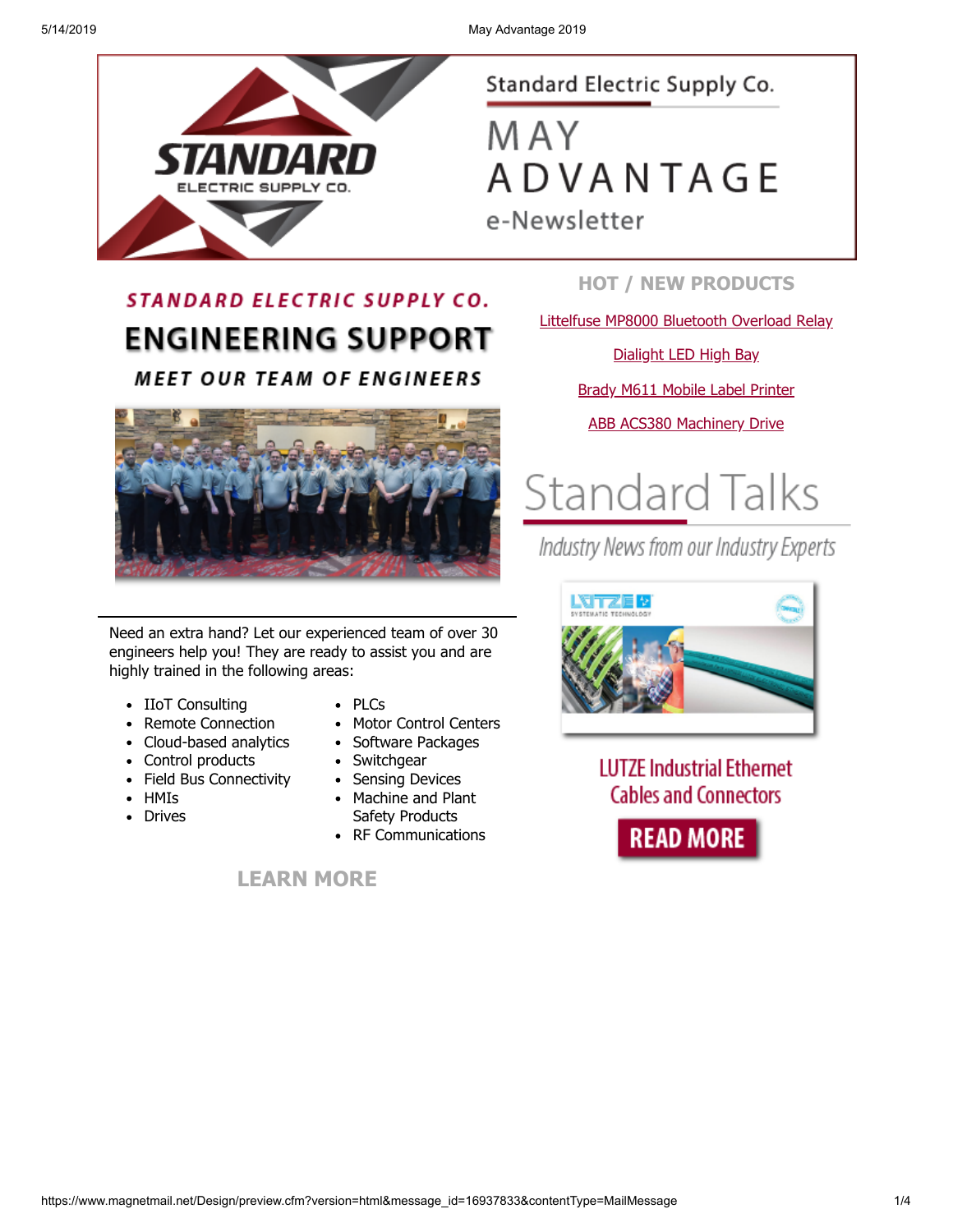5/14/2019 May Advantage 2019



### **LIQUID COOLING PACKAGE SYSTEMS** IT Cooling. Made Better.



MORI



The Liquid Cooling Package (LCP) from Rittal is an efficient cooling solution for the dissipation of high heat losses from IT racks. Both suite-based and rack-based variants are offered within the LCP product family.

#### Benefits:

- Maximum energy efficiency
- Minimal pressure loss at the air end, minimizing power consumption
- Control of the server inlet temperature
- Speed-regulated compressor to ensure the cooling output is adapted to actual requirements

**READ MORE** 

### **SPACEMAKER SERIES** Electronic Wire and Cable from Belden





When space is an issue think of Belden's SpaceMaker electronic wire and cable from OMNI Cable. They are up to 45% smaller than your traditional cable and will save you up to 52% more space.

Perfect for the following applications:

- Internal machine wiring
- Control cabinets
- Production lines
- Device-to-device wiring

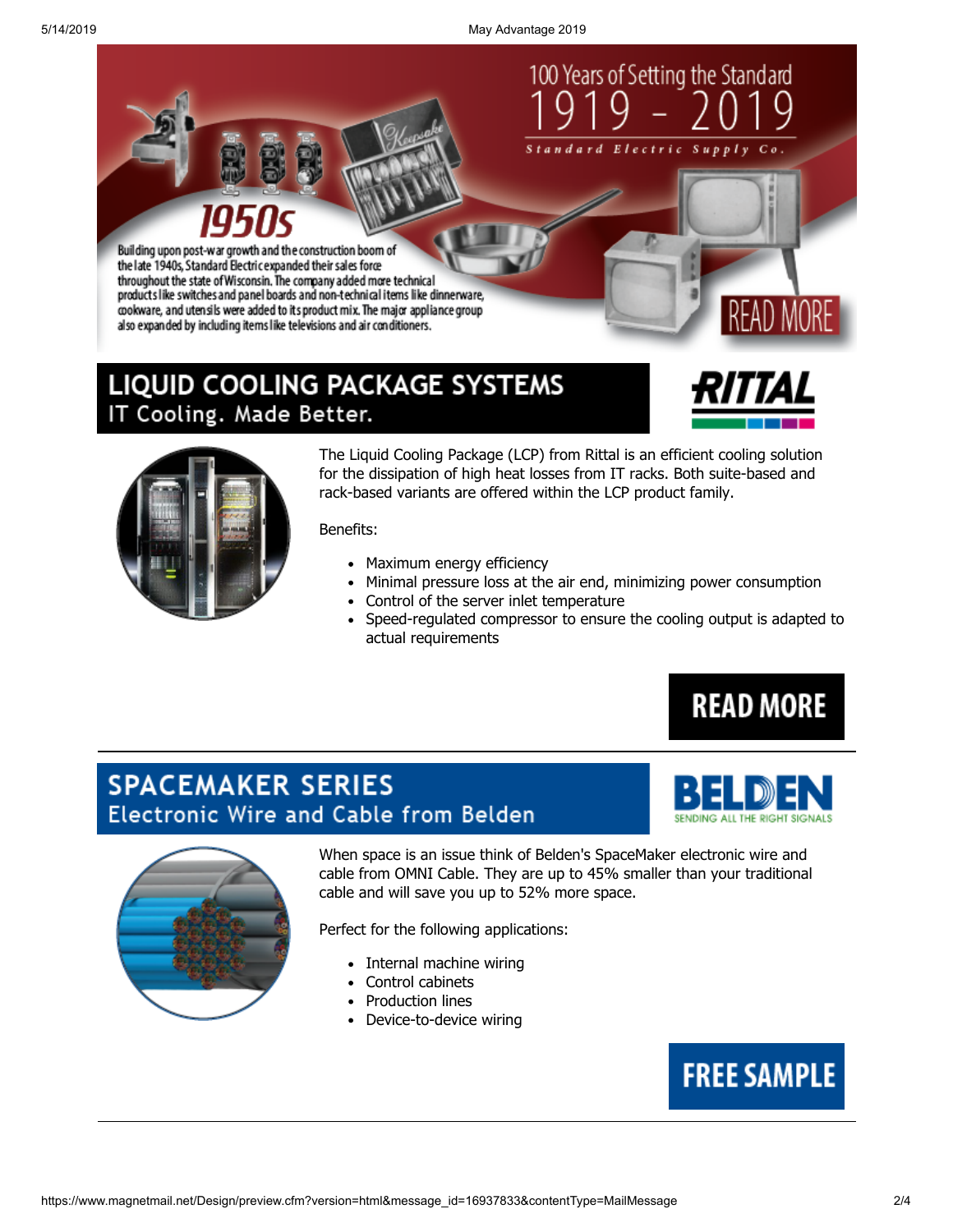### **MICRO SWITCH V15W2 SERIES** Basic switch for hazardous locations





Honeywell MICO SWITCH V15W2 Series basic switches are precision snapaction contact mechanisms enclosed in plastic cases. Switch actuation triggers the mechanical closure of the switch's contacts.

Potential Applications:

- Appliances (especially with new refrigerants)
- Valve actuators
- Commercial refrigeration
- Ice makers
- HVAC/R (furnace, refrigeration, ventilation)

### **READ MORE**

### **RAM CELLULAR RTUS** Turn remote sites into smart remote sites





Red Lion's rugged RAM cellular RTUs push control to the network edge with an easy-to-configure event engine that simplifies remote asset monitoring regardless of location.

- Trigger I/O or send SMS text message alerts based on real-time operational data
- Address harsh environmental conditions with rugged, secure all-in-one platform
- Support varied connectivity options from I/O to serial, Ethernet, and Wi-Fi

# **LEARN MORE**

### TruWAVE ACTIVE HARMONIC FILTER Flexible solution for harmonic mitigation



Hammond Power Solutions



HPS TruWAVE monitors the load current and very quickly responds to the power system distortion as it develops. A corrective current is injected to effectively cancel out the harmonics required from the upstream power source. The result is a harmonic load on the power system that is acceptable, with more balanced current and voltage waveforms.

Features and benefits:

- Actively reduces harmonic distortion
- Improves power factor resulting in decreased utility cost
- Parallel system installation to accommodate large scale applications
- 98% operation efficiency to lower operation costs and increase reliability